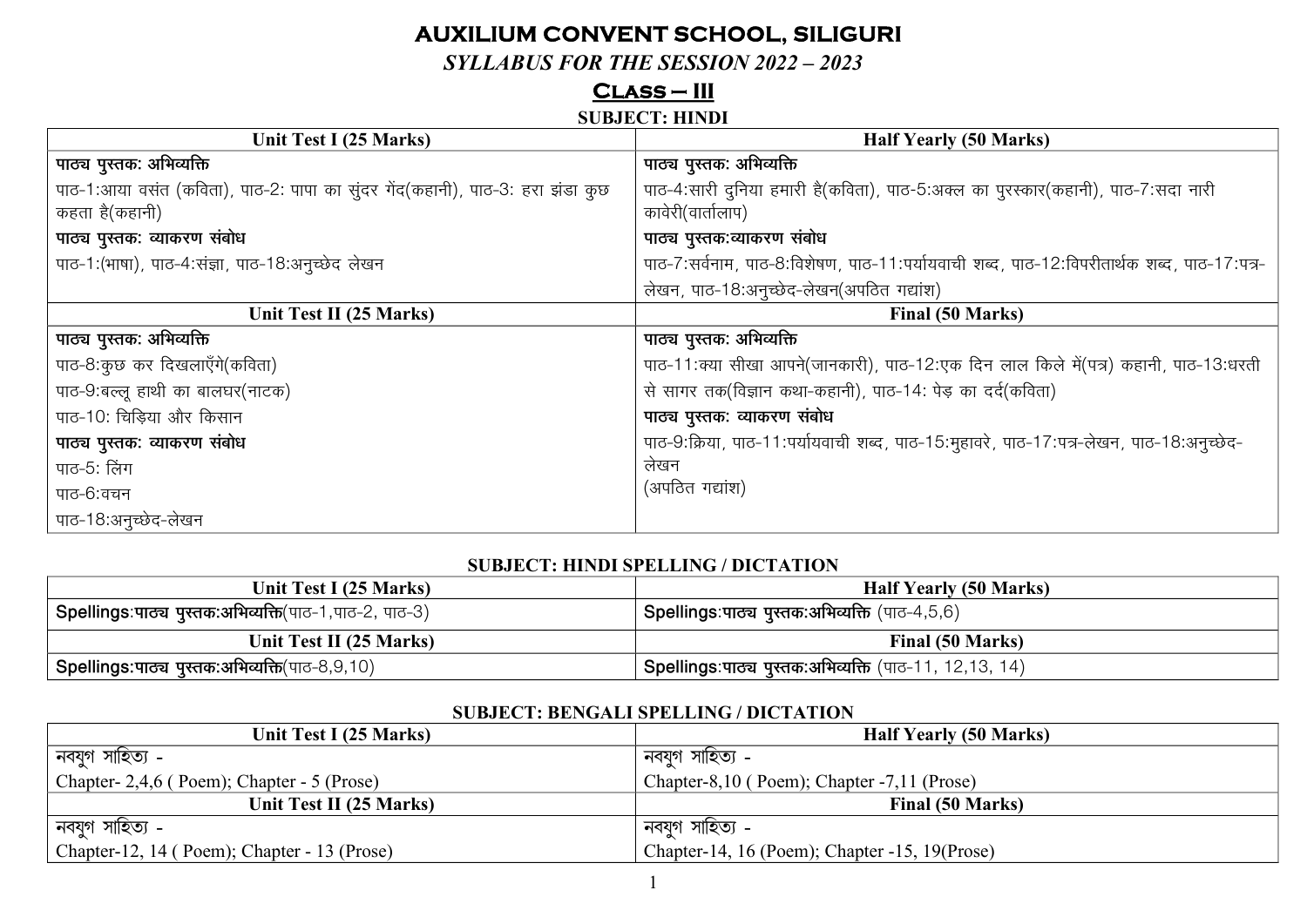| Unit Test I (25 Marks)                     | <b>Half Yearly (50 Marks)</b>               |
|--------------------------------------------|---------------------------------------------|
| Ch 2: The Sentence (Subject and Predicate) | Ch 6: Pronoun and It's Kinds.               |
| Ch 3: Kinds of Sentences.                  | Ch 10: Adjectives                           |
| Ch 4: Nouns and It's Kinds                 | Ch 13: Preposition                          |
| Ch 5: Gender of Nouns                      | Ch $18(a)$ : Homophones                     |
| Ch 7: Numbers of Nouns                     | <b>Revision Chapters:</b>                   |
| Ch 8: Articles                             | Ch 5: Gender of Nouns                       |
| Ch 11: Verbs                               | Ch 8: Articles                              |
|                                            |                                             |
|                                            | <b>Paragraph and Comprehension (Unseen)</b> |
| Unit Test II (25 Marks)                    | Final (50 Marks)                            |
| Ch 12: Adverb                              | Ch 20: Tense                                |
| Ch 14: Conjunction                         | Ch 14: Verb Forms                           |
| Ch 18(b): Synonyms + Antonyms              | <b>Revision Chapters:</b>                   |
| <b>Revision Chapters</b>                   | Ch 12: Adverb                               |
| Ch 3: Kinds of Sentences                   | Ch 14: Conjunction                          |
| Ch 7: Number of Nouns                      | Ch 18(b): Synonyms + Antonyms               |
|                                            |                                             |
|                                            | <b>Paragraph and Comprehension (Unseen)</b> |

## **SUBJECT: ENGLISH LANGUAGE [Book: Wonderful English Grammar (Book III)]**

## **SUBJECT: SCIENCE [Book: Science Panorama-3]**

| Unit Test I (25 Marks)                           | <b>Half Yearly (50 Marks)</b>                  |
|--------------------------------------------------|------------------------------------------------|
| <b>Ch 1: Living and Non-living Things</b>        | Ch 3: Animals: Birds                           |
| Ch 2: Human Body                                 | Ch 4: Animals: Common Insects                  |
|                                                  | Ch 5: Plants in the Surroundings.              |
|                                                  | Ch 6: Food We Get From Plants                  |
| Unit Test II (25 Marks)                          | Final (50 Marks)                               |
| Ch 7: Forms of Matter: Solids, Liquids and Gases | Ch 9 : Water as a Resource                     |
| Ch 8: Some Properties of Water                   | Ch 10: Sun as a Natural Resource               |
|                                                  | Ch 11: Cleanliness, Health and Hygiene         |
|                                                  |                                                |
|                                                  | Enrichment Zone: Solar System, Moon and Stars. |

## **SUBJECT: SUPW [Book: Master Stroke]**

| <b>Half Yearly (50 Marks)</b>     | Final (50 Marks)                                               |
|-----------------------------------|----------------------------------------------------------------|
| <b>Book (Master Stroke)</b>       | Photo Frame (Nature) Materials to be used: Grains, Pulses etc. |
| 2. Pot Painting and Paper Flowers | 2. Christmas Card/New Year Card (A-5 Size)                     |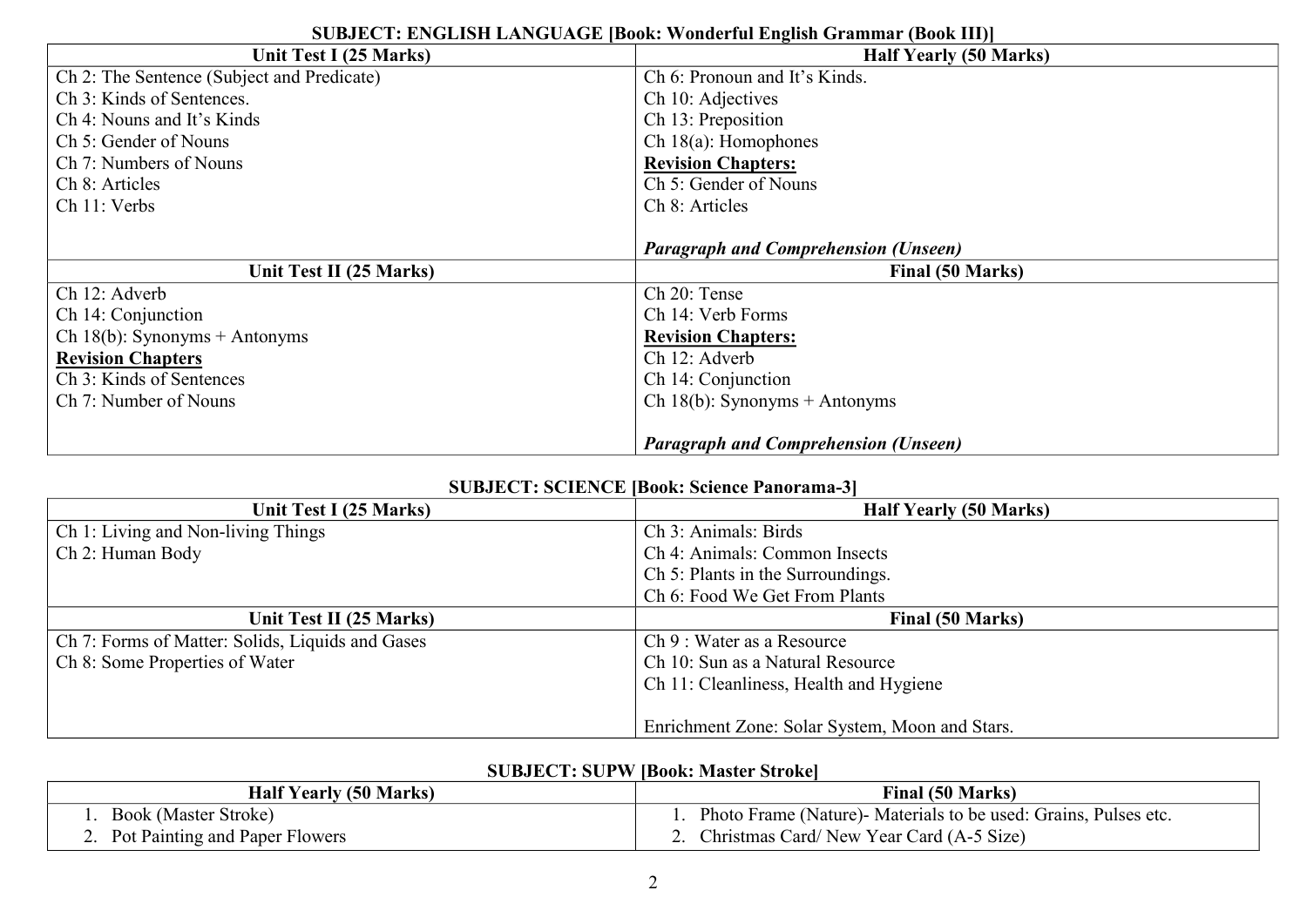| Unit Test I (25 Marks)                                                                                                           | <b>Half Yearly (50 Marks)</b>                                                                                                                                                       |
|----------------------------------------------------------------------------------------------------------------------------------|-------------------------------------------------------------------------------------------------------------------------------------------------------------------------------------|
| Ch 1: A Glass of Milk                                                                                                            | Ch 5: The History of Chocolates                                                                                                                                                     |
| Ch 2: A Faithful Act                                                                                                             | Ch 6: The Elf and the Dormouse (Poem)                                                                                                                                               |
| Ch 3: The Rooks (Poem)                                                                                                           | Ch 7: The Seed of Truth.                                                                                                                                                            |
| Ch 4: Holiday Activities.                                                                                                        | Ch 8: Breakfast (Poem)                                                                                                                                                              |
|                                                                                                                                  | Ch 9: Adventure at the Circus.                                                                                                                                                      |
| Unit Test II (25 Marks)                                                                                                          | Final (50 Marks)                                                                                                                                                                    |
| Ch 10: Two Little Kittens (Poem)<br>Ch 11: Anna's Experiments with Weather<br>Ch 12: Kangaroos (Poem)<br>Ch 13: Amparo's Journey | Ch 14: The Land of Elf.<br>Ch 11: The Land of Counterpane (Poem)<br>Ch 12: Emily's Brush<br>Ch 13: An Animal's Prayer (Poem)<br><b>Revision Chapter:</b><br>Ch 7: The Seed of Truth |

## **SUBJECT: LITERATURE IN ENGLISH [Book: Engaging English 3 by Ruby Bose (Book + Workbook)]**

| <b>SUBJECT: MATHEMATICS [Book: Understanding Mathematics-3]</b> |  |  |
|-----------------------------------------------------------------|--|--|
| <b>Half Yearly (50 Marks)</b>                                   |  |  |
| Ch 5: Multiplication                                            |  |  |
| Ch 6: Division                                                  |  |  |
| Ch 7: Fraction                                                  |  |  |
| Ch 13: Geometry                                                 |  |  |
| <b>Revision Chapter:</b>                                        |  |  |
| Ch 4: Subtraction                                               |  |  |
|                                                                 |  |  |
| Mental Maths: Ex (11 to 30)                                     |  |  |
| <b>Multiplication Tables (2 to 13)</b>                          |  |  |
| Final (50 Marks)                                                |  |  |
| Ch 8: Money                                                     |  |  |
| Ch 10: Measurement of Mass (Weight)                             |  |  |
| Ch 11: Measurement - Capacity                                   |  |  |
| Ch 15: Data Handling                                            |  |  |
| <b>Revision Chapter:</b>                                        |  |  |
| Ch 5: Multiplication                                            |  |  |
| Ch 6: Division                                                  |  |  |
| Ch 9: Measurement-Length.                                       |  |  |
| Ch 13: Geometry (Also follow Class work)                        |  |  |
| Mental Maths: Ex (41 to 60)                                     |  |  |
| <b>Multiplication Tables (2 to 20)</b>                          |  |  |
|                                                                 |  |  |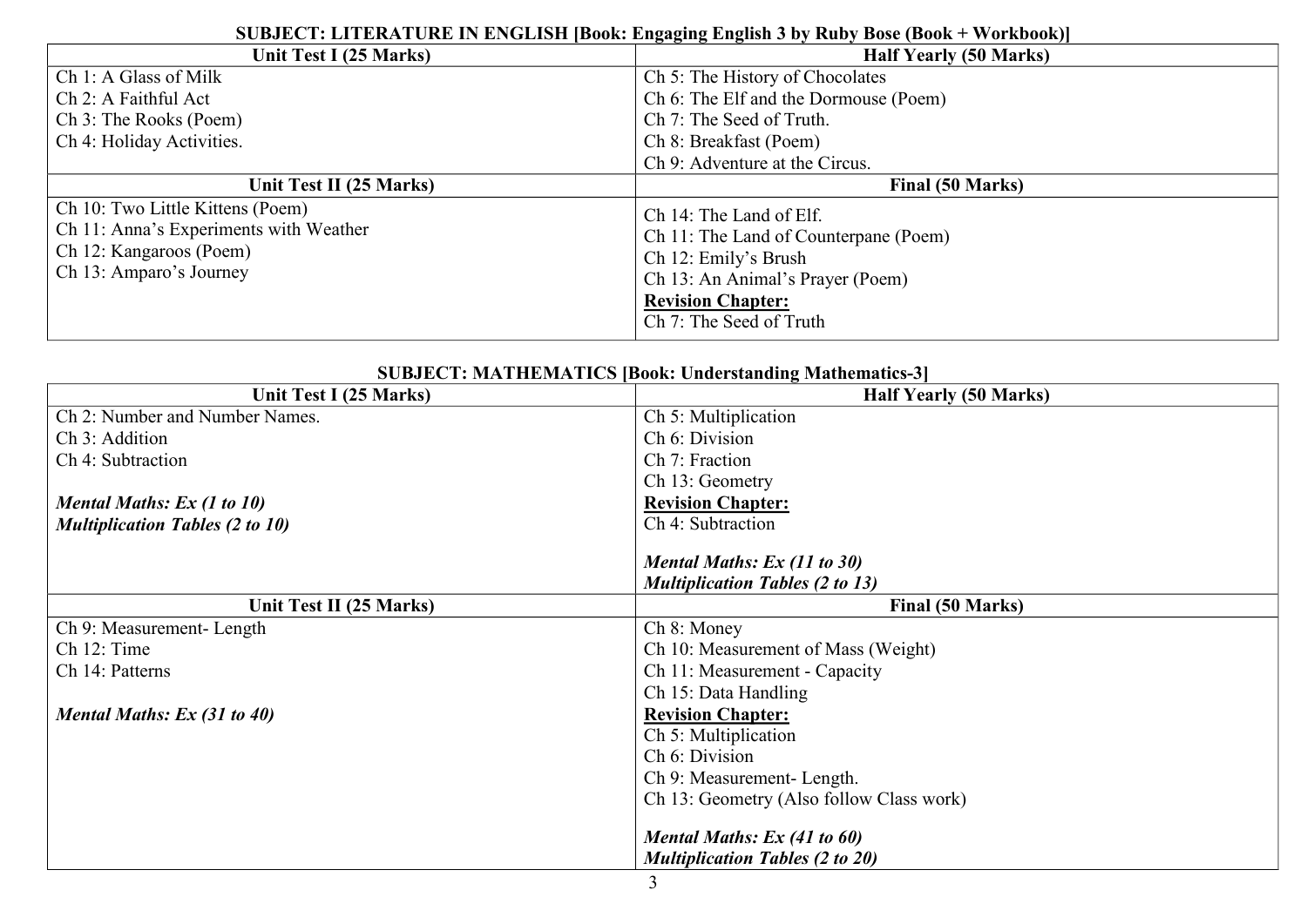| Unit Test I (25 Marks)                                | <b>Half Yearly (50 Marks)</b>                |
|-------------------------------------------------------|----------------------------------------------|
| Ch 2: Changes in Neighbourhood and School             | Ch 5: Concept of Time                        |
| Ch 3: Changes in Transport System                     | Ch 7: Community Helpers                      |
| Ch 4: Gender Sensitivity                              | Ch 8: Community Life                         |
|                                                       | Ch 9: Safety Rules                           |
|                                                       | Ch 10: First Aid and Good or Bad Touch       |
|                                                       | Ch 11: Heritage of India.                    |
| Unit Test II (25 Marks)                               | Final (50 Marks)                             |
| Ch 12: Great National Leaders and their Achievements. | Ch 14: Festivals and Community Celebrations. |
| Ch 13: Our National Symbols                           | Ch 15: The Earth and the Solar System.       |
|                                                       | Ch 17: Knowing our Earth Better.             |
|                                                       | Ch 18: Environment and Pollution.            |
|                                                       | Ch 19: Need for Cleanliness.                 |

## **SUBJECT: SOCIAL STUDIES [Book: Themes in Social Studies- 3]**

## **SUBJECT: COMPUTER [Book: Logix 3]**

| Unit Test I (25 Marks)                       | <b>Half Yearly (50 Marks)</b>               |
|----------------------------------------------|---------------------------------------------|
| Ch 1: A Computer System                      | Ch 3: Word Processor-An Introduction        |
| Ch 2: GUI Operating System - An Introduction | Worksheet 1 and 2 (Page 42)                 |
|                                              | <b>Revision Chapters:</b>                   |
|                                              | Ch 1: A Computer System                     |
|                                              | Ch 2: GUI Operating System- An Introduction |
|                                              |                                             |
|                                              | [Total: 40 (Theory) + 10 (Practical)]       |
| Unit Test II (25 Marks)                      | Final (50 Marks)                            |
| Ch 4: The Internet- An Introduction          | Ch 5: Fun with Paint                        |
| <b>Revision Chapter:</b>                     | Ch 6: File Management                       |
| Ch 3: Word Processor-An Introduction         | Worksheet 3 and 4 (Page 75)                 |
|                                              | <b>Revision Chapters:</b>                   |
|                                              | Ch 2: GUI Operating System- An Introduction |
|                                              | Ch 4: The Internet- An Introduction         |
|                                              |                                             |
|                                              | [Total: 40 (Theory) + 10 (Practical)]       |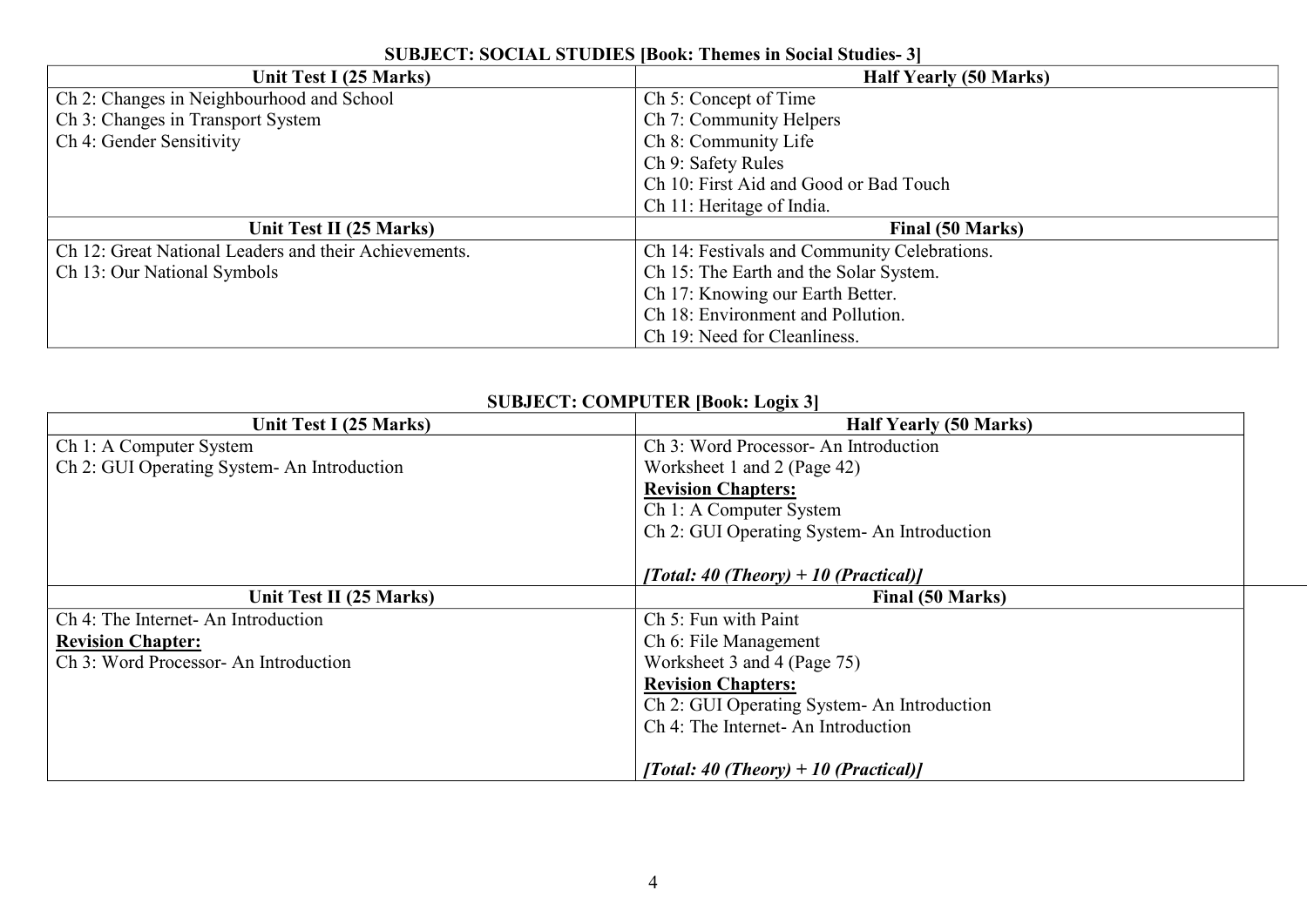|                                           | <b>SUBJECT: GENERAL IMTO MEED OF IDOON: INSIGUOULD</b><br><b>Half Yearly (50 Marks)</b><br>Unit Test I (25 Marks) |                                                    |                                            |
|-------------------------------------------|-------------------------------------------------------------------------------------------------------------------|----------------------------------------------------|--------------------------------------------|
| Ch 1: Earth and the Universe Ch 2: Moons  |                                                                                                                   | Ch 11: Great Leaders of India                      | Ch 12: Memorable Leaders                   |
| Ch 3: Countries                           | Ch 4: Tourist Places                                                                                              | Ch 13: Famous Personalities                        | Ch 14: States and Cities                   |
| Ch 5: Tourist Attractions                 | Ch 6: Famous Sobriquets                                                                                           | Ch 15: Rivers of India                             | Ch 16: Culture Scene                       |
| Ch 7: More Sobriquets                     | Ch 8: Kingdoms in Early India                                                                                     | Ch 17: Religions and Festivals                     | Ch 18: Musical Instruments                 |
| Ch 9: The National Flag                   | Ch 10: More on The National Flag                                                                                  | Ch 19: Plant Know-how                              | Ch 20: Plant Trivia                        |
|                                           |                                                                                                                   | Ch 21: Unusual Flowers                             | Ch 22: Trees                               |
|                                           |                                                                                                                   | Ch 23: Animals and Young Ones Ch 24: Animal Babies |                                            |
|                                           |                                                                                                                   | Ch 25: Food                                        | Ch 26: Fruits and Vegetables               |
|                                           |                                                                                                                   | Ch 27: Vegetables                                  | Ch 28: Human Body                          |
|                                           |                                                                                                                   | Ch 29: Science Trivia                              | Ch 30: Computer                            |
|                                           | Unit Test II (25 Marks)                                                                                           |                                                    | Final (50 Marks)                           |
| Ch 31: Means of Transport Ch 32: Vehicles |                                                                                                                   | Ch 41: Number- Name Game                           | Ch 42: English Similies                    |
| Ch 33: Houses                             | Ch 34: More About Houses                                                                                          | Ch 43: More Similies                               | Ch 44: Single Word                         |
| Ch 35: Living Spaces                      | Ch 36: Natural Forms                                                                                              | Ch 45: Vocabulary                                  | Ch 46: Proverbs                            |
| Ch 37: Continents and Oceans              |                                                                                                                   | Ch 47: Books                                       | Ch 48: More Books                          |
| Ch 38: India and it's Geography           |                                                                                                                   | Ch 49: Types of Books                              | Ch 50: Comics                              |
| Ch 39: Indian Mythology                   | Ch 40: Mythological Personalities                                                                                 | Ch 51: Acronyms                                    | Ch 52: More Acronyms                       |
|                                           |                                                                                                                   | Ch 54: Wonders of the World                        | Ch 55: Sports Equipment of Different Games |

## **SUBJECT: GENERAL KNOWLEDGE [Book: Inside Out 3]**

## **SUBJECT: VALUE EDUCATION [Book: Inspiration for Life]**

| Unit Test I (25 Marks)  | <b>Half Yearly (50 Marks)</b>        |
|-------------------------|--------------------------------------|
| Ch 1: Remembering God   | Ch 4: Realizing a Mistake            |
| Ch 2: A Good Citizen    | Ch 5: Being Courteous                |
| Ch 3: Non-Violence      | Ch 6: Gaining Knowledge              |
|                         | Ch 7: The Builders of our Lives      |
|                         | <b>Prayer: Prayer to Our Father</b>  |
| Unit Test II (25 Marks) | Final (50 Marks)                     |
| Ch 8: Precious Gifts    | Ch 11: Believe in Yourself           |
| Ch 9: Welcoming Guests  | Ch 12: Do not Depend on Others       |
| Ch 10: Hobby            | Ch 13: Famous Indians                |
|                         | Ch 14: Subhash Chandra Bose          |
|                         | <b>Prayer: Prayer for Protection</b> |